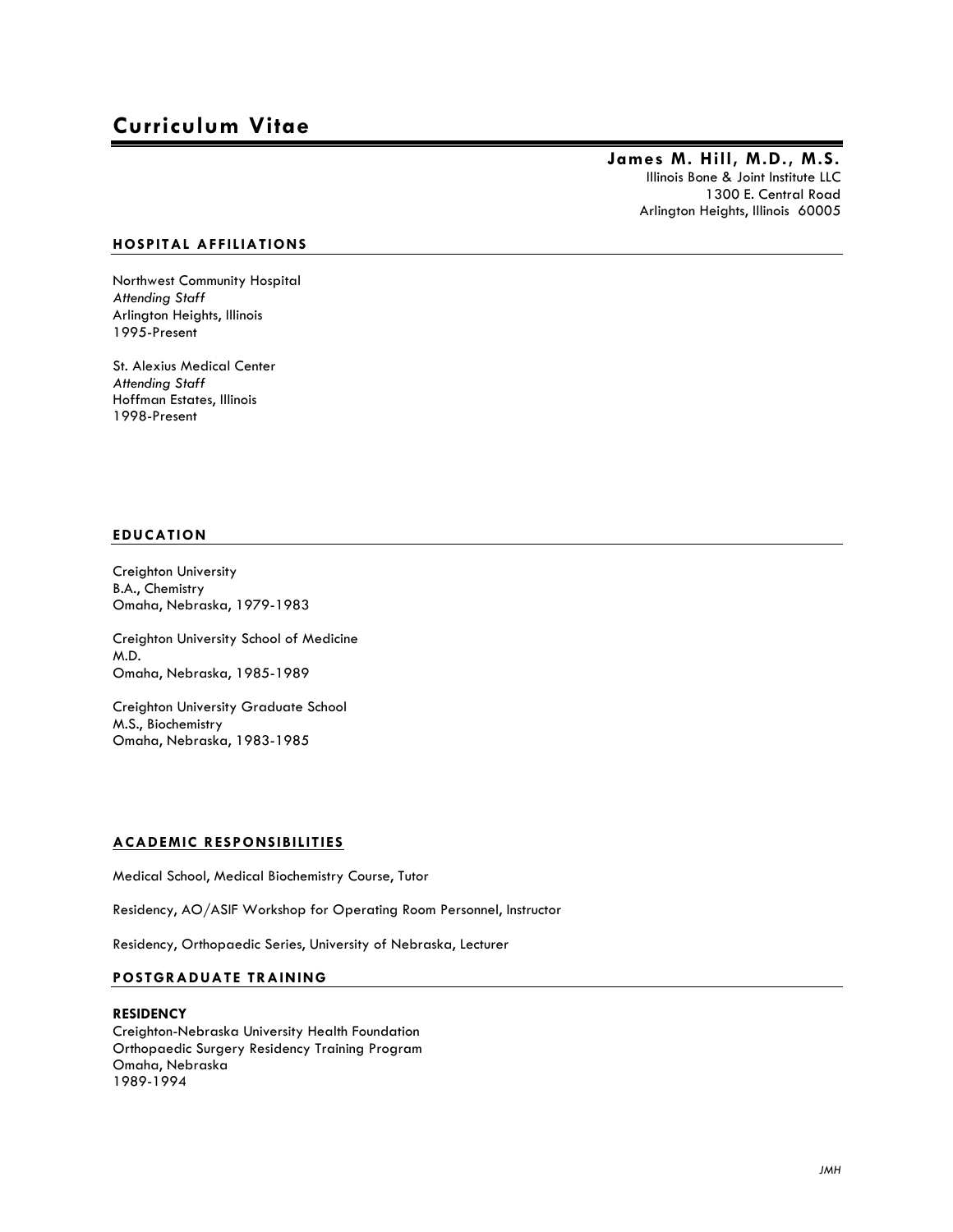### **FELLOWSHIP**

San Francisco Shoulder & Upper Extremity Fellowship California Pacific Medical Center San Francisco, California, August, 1994-August, 1995

# **HONORS AND AWARDS**

Henry W. Meyerling, M.D. Annual Essay Award Winner The American Fracture Association, Third Place, May 1995

Nomination, Neer Award "Factors Affecting Outcome in the Treatment of Displaced Middle Third Clavicle Fractures" Presented at American Shoulder and Elbow Surgeons, Eleventh Open Meeting Orlando, Florida, February 19, 1995

# **CERTIFICATION**

American Board of Orthopaedic Surgery, July, 1997

National Board of Medical Examiners, July, 1990

#### **LICENSURE**

State of Illinois, IL 036-091606

# **MEDICAL SOCIETIES**

American Academy of Orthopaedic Surgeons, Fellowship Member

#### **MEMBERSHIPS**

- **E** American Fracture Association
- ! American Medical Association
- American Society for Shoulder and Elbow Surgeons
- ! Mid-America Orthopaedic Association

## **PROFESSIONAL ACTIVITY**

- ! Fifth Annual Global Total Shoulder Prosthesis Clinical Study Investigator Meeting
- ! AAOS Annual Meeting, Atlanta, Georgia, February 1996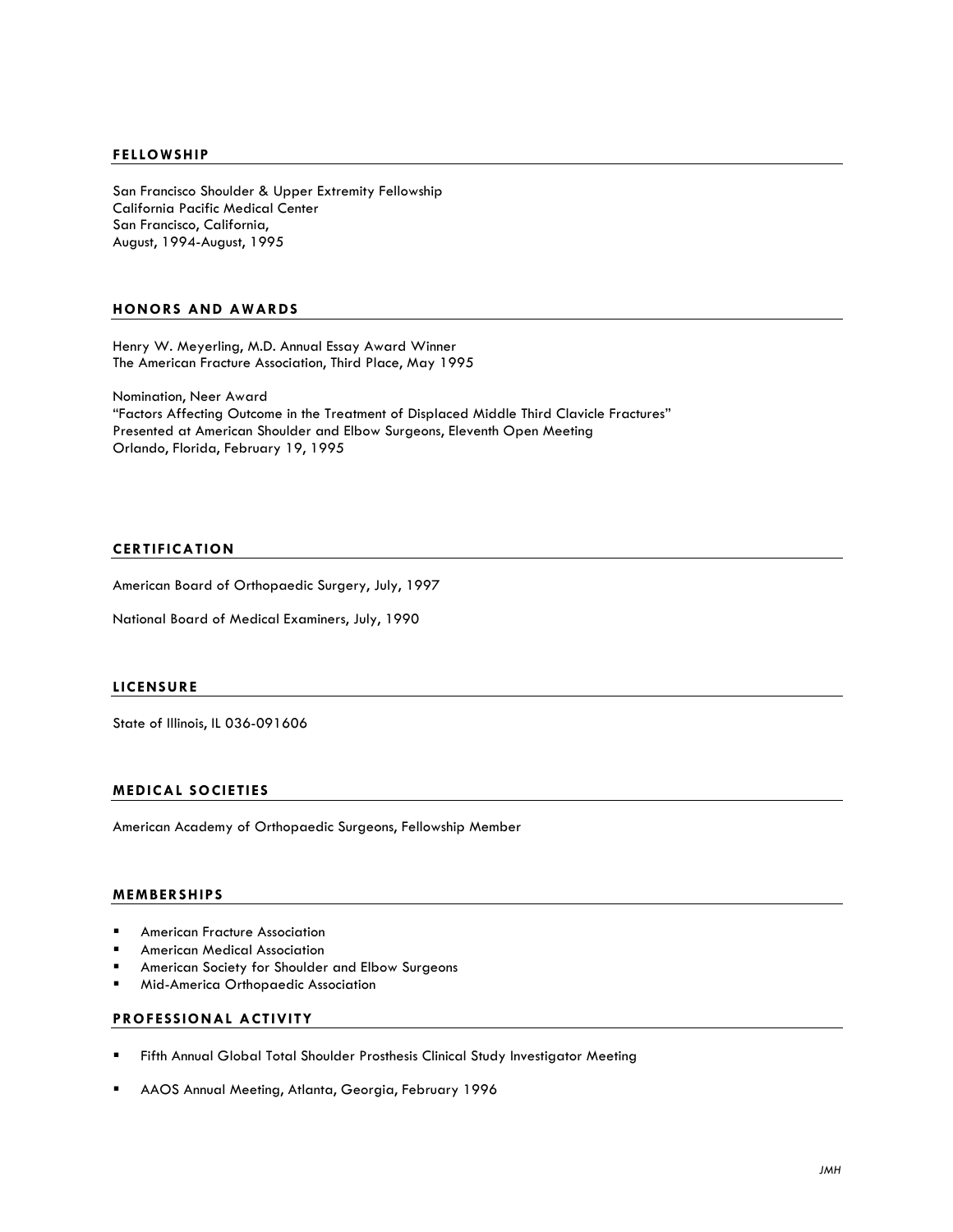# **PUBLICATIONS**

Hill, JM: Ion-Exchange High-Performance Liquid Chromatography in the Isolation of Neurotoxins from C. Sculpturatus, Master's Thesis, Creighton University, 1986.

Hill, JM: Fractures of the Shoulder. Orthopedic Secrets. Brown, DE, Neumann RD eds. Philadelphia, PA: Hanley & Belfus, 1995.

Hill, JM, Crosby, LA & Walz, BW: "Factors Affecting Outcome in the Treatment of Displaced Middle Third Clavicle Fractures." Submitted for publication in Journal of Bone & Joint Surgery. Nominated for Neer Award.

Hill, JM, McGuire, MH & Crosby, LA: "Closed Treatment of Displaced Middle-Third Fractures of the Clavicle Gives Poor Results." Journal of Bone & Joint Surgery (Br) Vol 79-B, No. 4, pp. 537-539, 1997.

Hill, JM and Phillips, EP: "Cervical Pain Secondary to Atlanto-Occipital Fusion in a Swimmer." Orthopedics, Vol 20, No 3, pp. 270-271, March 1997.

Hill, JM: Chapter entitled "Indications" in Total Shoulder Arthroplasty. American Academy of Orthopaedic Surgeons Monograph Series. Crosby, LA, editor. Pp. 17-25, copyright 2000.

Hill, JM and Norris, TR: "Long-Term Results of Total Shoulder Arthroplasty Following Bone-Grafting of the Glenoid." The Journal of Bone & Joint Surgery, Vol 83-A, No. 6, pp. 877-883, June 2001.

Hill, JM and Norris, TR: Chapter entitled "Open Rotator Cuff Repair" in Atlas of Shoulder Surgery. Martin Dunitz Publishers. Fu, FH and Ticker, JB, editors.

Hill, JM and Norris, TR: Chapter entitled "Rotator Cuff Disease: Open Repair Techniques" in Operative Orthopaedics: Principles and Practice. Appleton & Lange, publishers. Zuckerman, JD, editor of Shoulder and Humerus Section.

#### **PRESENTATIONS**

"The Results of Treatment of Rotator Cuff Tears". Tom R. Norris & James M. Hill. Presented as Instructional Course Lecture at AAOS Annual Meeting, Orlando, Florida, January 1995.

"Factors Affecting Outcome in the Treatment of Displaced Middle Third Clavicle Fractures." Presented at American Shoulder & Elbow Surgeons 11<sup>th</sup> Open Meeting, Orlando, Florida, February 1995. Nominated for Neer Award.

Third Place, Henry W. Meyerling, M.D. Annual Essay Award Winner, The American Fracture Association, May 1995.